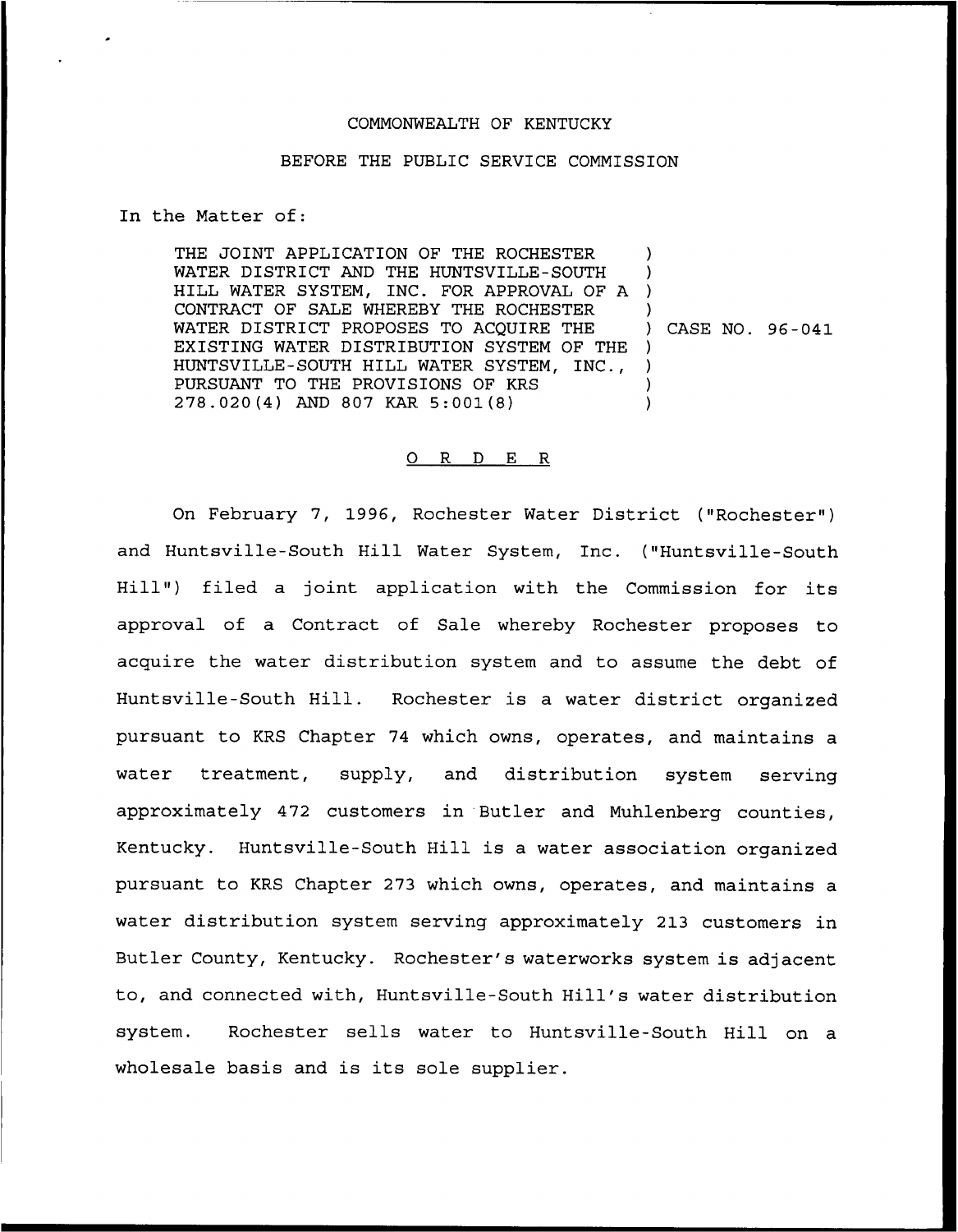Rochester is subject to the Commission's jurisdiction pursuant to KRS 278.010(3)(d), KRS 278.015, and KRS 278.040(2). Huntsville-South Hill is subject to the Commission's jurisdiction pursuant to KRS 278.010(3) (d), KRS 278.012, and KRS 278.040(2) . KRS 278.020(4) requires persons under the jurisdiction of the Commission to receive Commission approval prior to the acquisition or transfer of ownership or control of a utility. KRS 278.020(5) prohibits any entity from acquiring control of any utility under the jurisdiction of the Commission without prior approval.

On January 15, 1996, the membership of Huntsville-South Hill adopted a resolution authorizing the proposed transaction. On January 16, 1996, the Board of Commissioners of Rochester adopted a resolution authorizing the proposed transaction. Also on January 16, 1996, the applicants entered <sup>a</sup> Contract of Sale, subject to Commission approval, in which Huntsville-South Hill agreed to transfer all of its assets to Rochester and Rochester agreed to assume all debts and liabilities of Huntsville-South Hill as well as responsibility for its management, operation, and maintenance. Pursuant to 807 KAR 5:011, Rochester has filed with the Commission an Adoption Notice confirming that it will adopt the rates, rules, and regulations of Huntsville-South Hill as its own following the transfer.

Huntsville-South Hill's assets consist primarily of a complete water distribution system, including a 75,000 gallon water storage tank and the parcel of real estate on which it is located and <sup>a</sup> booster pump station and the parcel of real estate on which it is

 $-2-$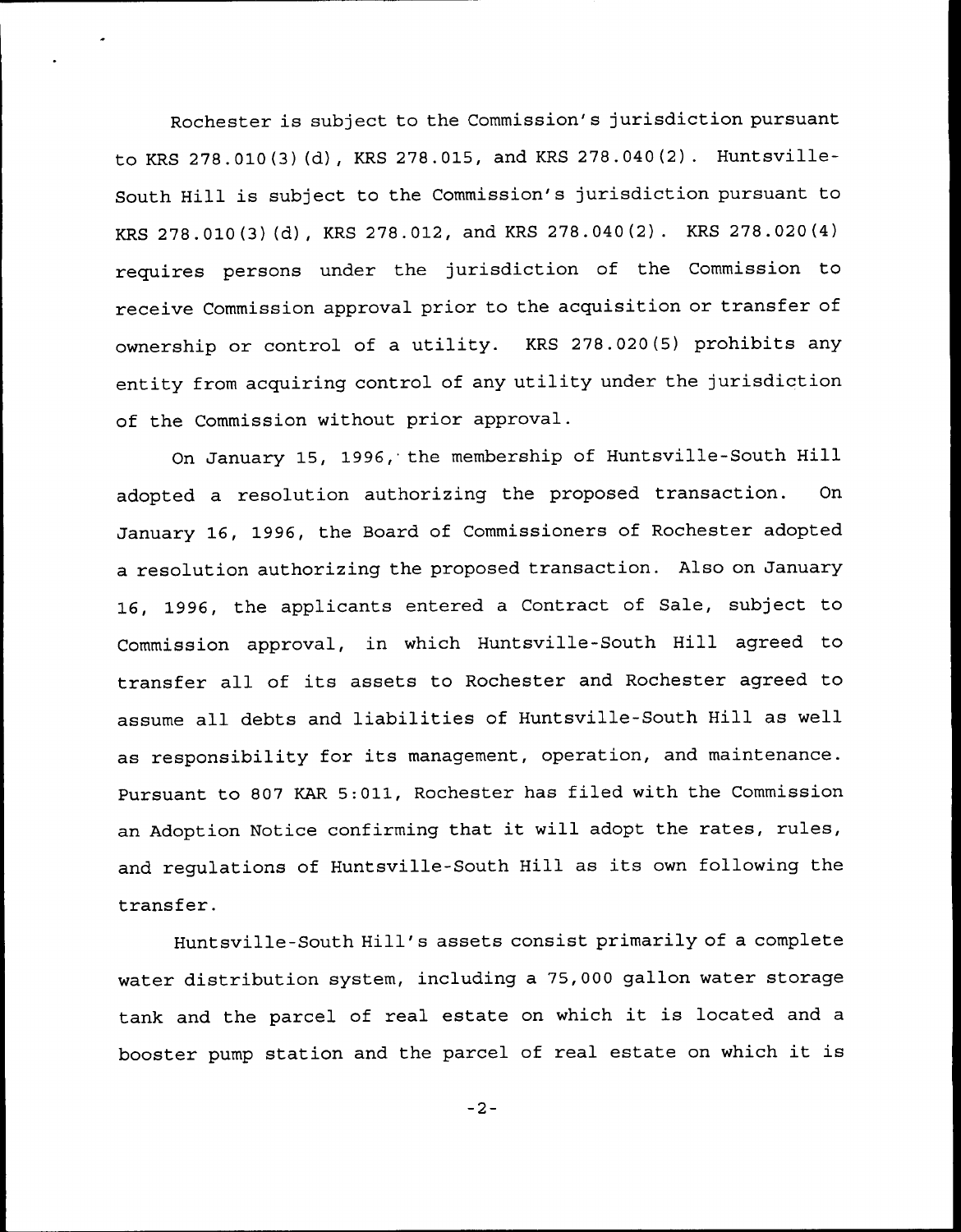located. Its debts and liabilities include <sup>a</sup> loan now administered and serviced by the General Electric Capital Corporation ("GECC") in the approximate unpaid principal amount of \$64,690.00, plus accrued interest, and a promissory note owed to the Morgantown Bank & Trust in the unpaid principal amount of \$5,000.00, plus accrued interest. Approval of the proposed transfer of assets and debt assumption by GECC is anticipated. At the time of closing, Rochester intends to pay the \$5,000.00 promissory note owed by Huntsville-South Hill out of surplus funds.

Huntsville-South Hill states in the joint application that it no longer has the financial resources nor the technical expertise and managerial abilities to continue providing adequate, dependable, potable water to its customers. Rochester has demonstrated that it has the financial, technical, and managerial abilities to provide reasonable service to the customers of Huntsville-South Hill as required by KRS 278.020(4). According to the joint application, the Division of Water of the Department for Environmental Protection, Kentucky Natural Resources and Environmental Protection Cabinet has strongly recommended that Huntsville-South Hill combine and consolidate its system with Rochester.

Based on the evidence of record, the Commission finds that the proposed transfer of Huntsville-South Hill to Rochester is feasible, is in the public interest, is consistent with KRS 278.020(4) and (5), and will not result in diminished financial,

$$
-3-
$$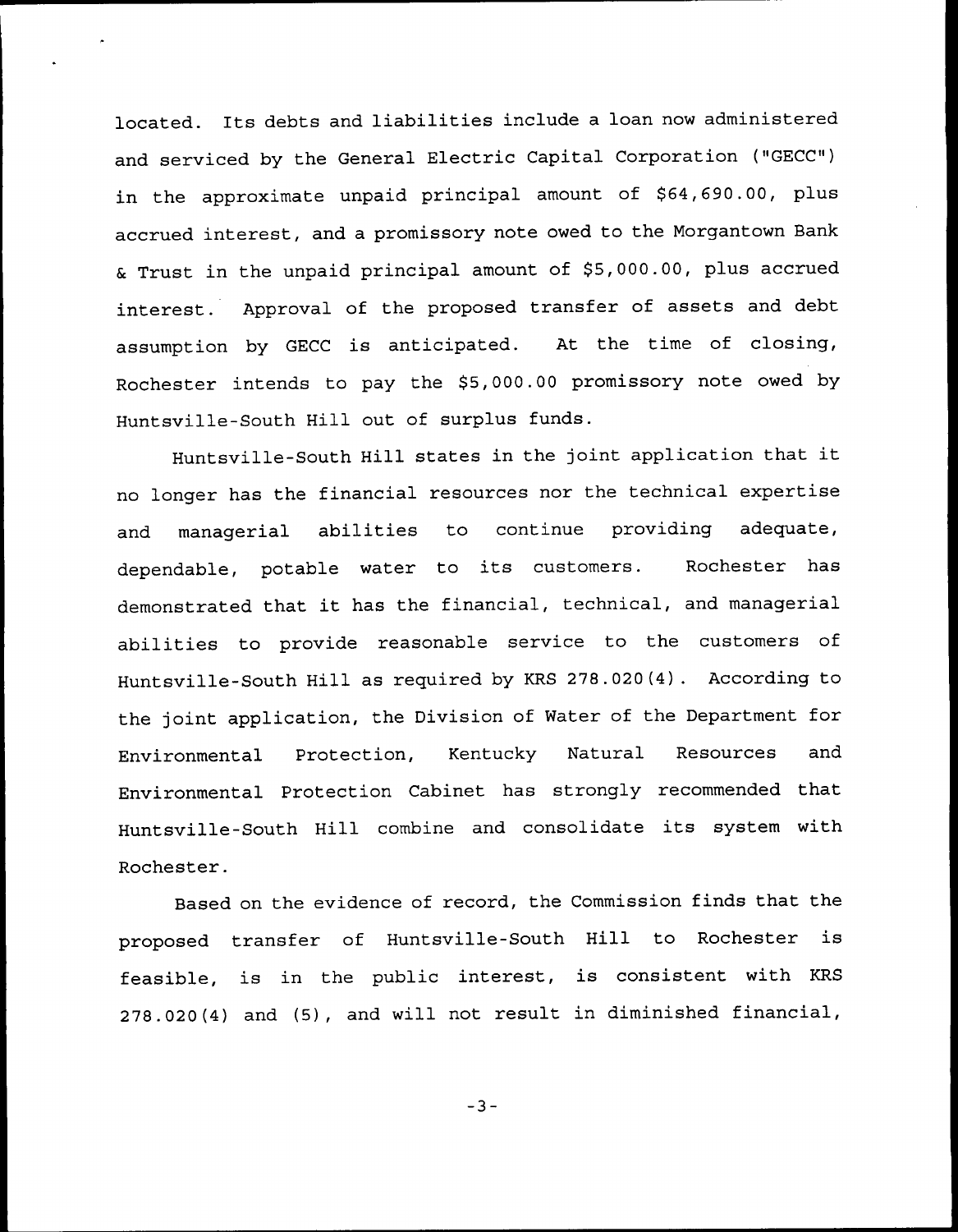technical, or managerial ability to provide adequate water service to the customers of the applicants.

IT IS THEREFORE ORDERED that:

1. The proposed transaction consisting of the transfer of all the assets of Huntsville-South Hill to Rochester and the assumption of all the debts and liabilities of Huntsville-South Hill by Rochester as well as responsibility for its management, operation, and maintenance, as set out in the joint application filed in this proceeding and in the Contract of Sale entered by the parties to this proceeding, is hereby approved.

2. Rochester shall notify the Commission within ten days of the date of closing of the sale or, in the alternative, Huntsville-South Hill shall notify the Commission if the sale does not occur.

3. Upon receipt by the applicants of GECC approval of the proposed transfer of assets and debt assumption, a copy of the approval shall be filed with the Commission.

4. Within 10 days of the date of closing of the sale, Rochester shall file an Adoption Notice pursuant to 807 KAR 5:011, Section 11.

5. Within 10 days of its filing of the Adoption Notice, Rochester shall file a tariff which incorporates Huntsville-South Hill's rates.

6. Within <sup>60</sup> days of the transfer of legal title of Huntsville-South Hill to Rochester, Rochester shall file with the Commission the journal entries recording the purchase.

7. Within <sup>60</sup> days of the date the transfer is completed, Huntsville-South Hill shall file with the Commission an annual

 $-4-$